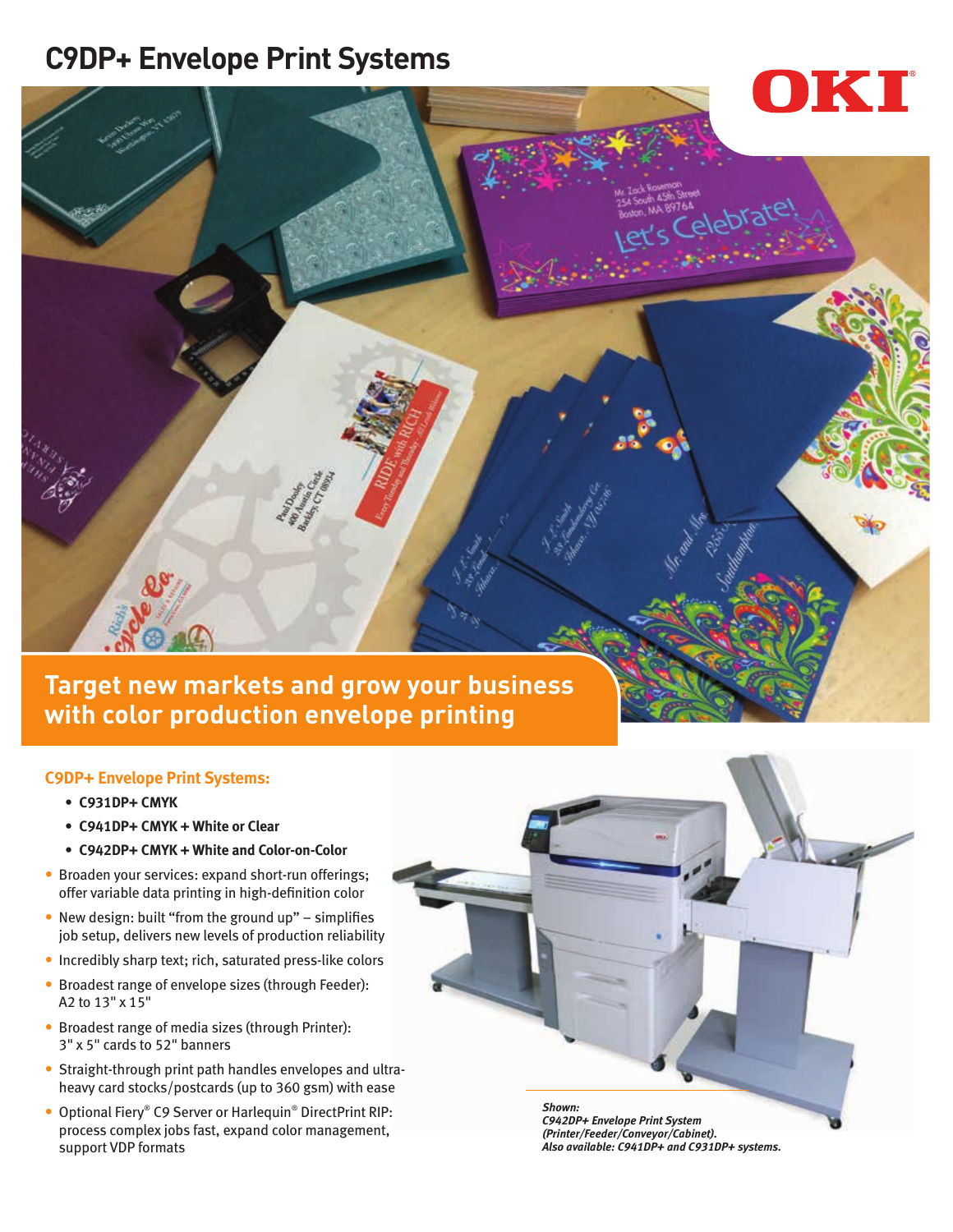## **Introducing C9DP+ Envelope Print Systems from OKI® : Next-generation short-run digital production from the leader in envelope printing solutions.**

### **C9DP+ System Highlights:**

#### **Envelope sizes supported through Feeder**

- **•** Standard sizes: A2, A6, A7, A8, A9, A10, Invitation, Com-9, Com-10, Monarch, 6x9, 7x9, 9x12, 10x13, 10x15
- **•** Custom sizes: Widths from 2.5" to 13"; Lengths from 4.5" to 15"; or 2.5" x 4.5" to 13" x 15"

#### **Printer-supported media**

- **•** Straight-through paper path supports envelopes, magnetic media, polyester, transparent film, and heavier stock (up to 360 gsm)
- **•** 3" x 5" cards to 52" banners; Tabloid extra (12" x 18") and Super-B (13" x 19")

#### **Improved window envelope support**

**•** Raised and angled envelope stack ensures smooth separation of typically challenging media

#### **Short-run production savings**

**•** C9DP+ Printers' drum life can exceed 100,000 Com-10 envelopes (based on print runs of 50 or more continuous envelopes), dramatically lowering CPP

#### **Press quality without the mess. Fast digital turnaround. And no setup costs.**

Customer requests for short-run envelope production (runs of 5,000 or less) used to be a headache for print shops large and small: not economical for traditional offset printers, too much trouble even for small digital print shops. Until now.

With the C9DP+ Envelope Print Systems from OKI® , a formerly under-serviced market represents an opportunity to expand your business.

**Press quality that's easy** – Each C9DP+ model enables you to print short runs in less time than it takes to produce printing plates and ink up a press. Print up to 500 Com-10 envelopes in under 12 minutes $<sup>1</sup>$  with</sup> output that rivals traditional offset printing presses.

**Beyond 4-color printing** – The addition of White toner lets you do something very unique. Broaden your printed offerings with stunning white on color stocks offered by both the C941DP+ and C942DP+.

And the C942DP+ intelligently and accurately applies White under CMYK to produce brilliant color on dark media.

Generate additional sources of revenue with the ability to print brilliant white and striking color on color envelopes and stock for breathtakingly unique applications.

**Print for Profit** – OKI's range of C9DP+ models lets you extend your in-house color printing capabilities from the expected to the extraordinary. It's a new breed of print devices, perfect for short runs and, with a duty cycle rated at up to 300,000 pages per month, rugged enough for longer runs.

Add an optional EFI® Fiery® C9 Server or Harlequin® DirectPrint RIP to your system and offer your customers short-run, targeted variable data printing (VDP) with accurate, consistent color.

With their ease of use and low total cost of ownership, these affordable envelope printing systems enable you to produce premium printed products, offer new services, and grow your business and your profits.

# **C9DP+ Systems have what you need to grow your business**

| <b>VIDEL AT EVOU LOOKING TOT TO GEOW YOUT DUSINESS!</b>           | Here's what you get with C7DP+ Systems:                         |
|-------------------------------------------------------------------|-----------------------------------------------------------------|
| Affordable short runs (under 5,000 pieces) of customized          | Cost-effective means to produce short runs with little overhead |
| envelopes, with fast turn-around times                            | or job start-up costs, and full control over timing             |
| Offering unique sizes and colors of envelopes, and print white or | Print on color envelopes in a variety of sizes and weights,     |
| color without silkscreening (e.g. invitation envelopes)           | using white or clear toner, or color on white in one pass       |
| Variable data printing (VDP) on envelopes, letters, postcards,    | Optional RIP (see above) enables and greatly accelerates        |
| etc. for targeted mailing campaigns                               | VDP processing time, perfect for personalized data/graphics     |
| Accurate reproduction of company colors/logos and consistent      | Accurate color through printer or RIP provides consistent       |
| color between items in promotional campaigns                      | output for all deliverables                                     |
| Flexibility for customization, ability to make last minute design | Quickly go from design (in-house or client-provided)            |
| changes, with minimal setup                                       | to production, no setup required                                |
| Ability to quickly produce a mock-up/sample envelope or print     | Easy to produce mock-ups using same system that will produce    |
| piece for client sign-off                                         | final envelope or print piece                                   |

#### **What are you looking for to grow your business? Here's what you get with C9DP+ Systems:**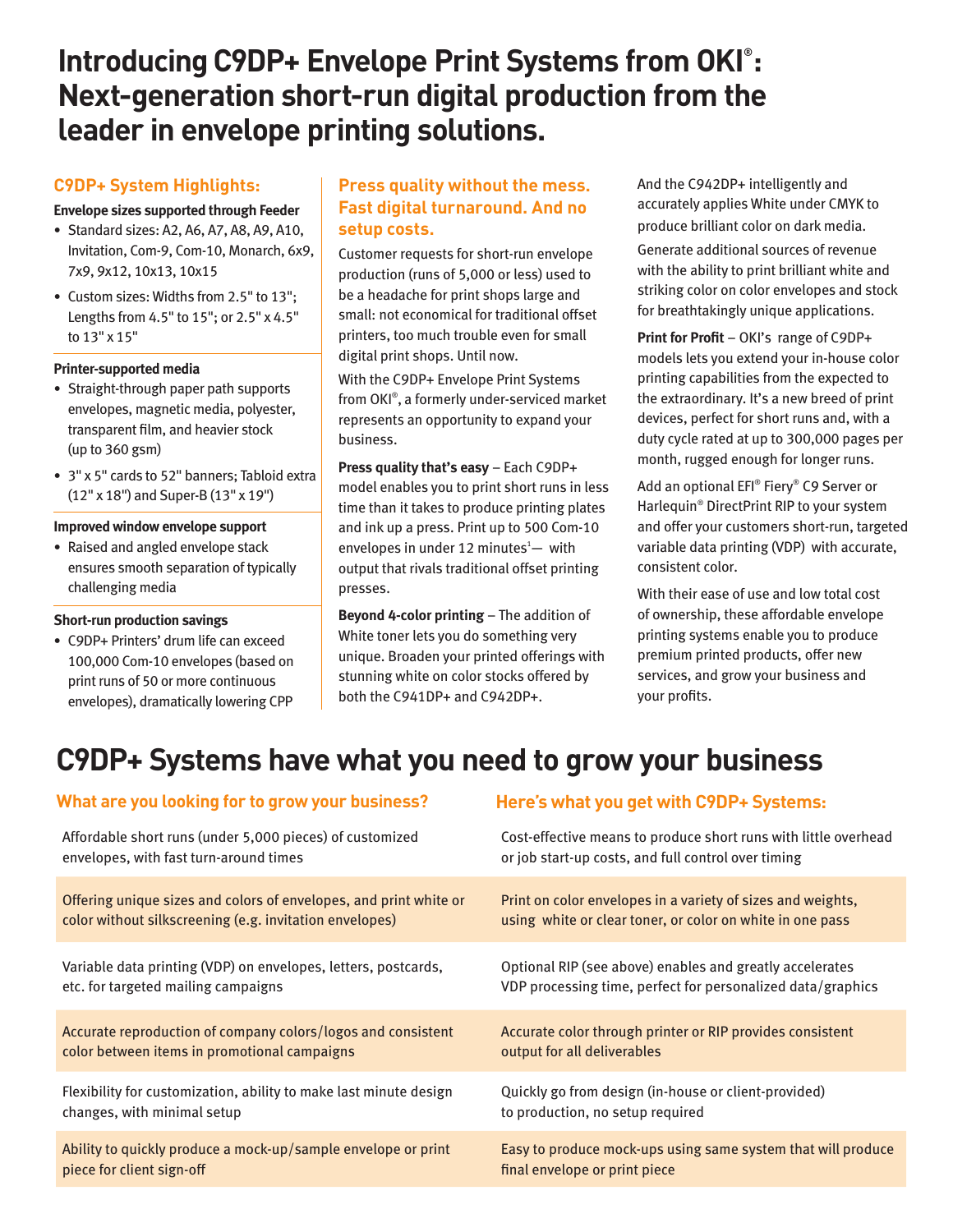## **Results that transcend expectations – through versatility, fast print speed, ease of use, and unique output choices. C9DP+ Systems: the top of the line in LED envelope printing.**

## **C9DP+ Systems: Color Printing Capabilities at a Glance**



**(Low CPP)**

• **4-Color Digital Printing (CMYK)**



**C941DP+ System: Versatility (5+ Color)**

• **5-Color Digital Printing (CMYK + Clear or CMYK + White)**



## **C942DP+ System: Creativity (5+ Color-on-Color)**

- **5-Color Digital Printing (CMYK + White, CMYK over White in 1 pass)**
- **Straight-through paper path for envelopes and heavy stock True 1200 x 1200 dpi resolution Robust media support**  • 50 ppm on letter-size sheets<sup>1</sup> • 38,000-page CMYK toners<sup>2</sup> • High-resolution color LCD display panel with **alphanumeric keypad • 2 GB memory, 1 Gigabit network and 2-sided sheet-fed printing, standard** 
	- **PC and Mac<sup>®</sup> OS Postscript<sup>®</sup> print drivers with trapping Easy front access to toner cartridges and image drums**

#### **Look what else you can produce with a C9DP+ System from OKI:**



**Signage and Posters** – Print CMYK over White toner on clear polyester window-

**Eye-popping Polyester Door Hangers** – White toner gives powerful emphasis to text and graphics, making for a unique application.





produce brilliant full-color images, especially impactful on dark-colored envelope media.

**EFI Fiery C9 Server with Command WorkStation**



**Harlequin DirectPrint RIP**

#### **Optional RIP ensures color accuracy and streamlines color management**

Equipped with an optional external RIP, C9DP+ Systems expedite and streamline job processing while maintaining industry-standard color management for consistent, predictable results.

- **The optional Fiery® C9 Server from EFI®** offers fast, precise color reproduction and flexible job management. It uses the most popular Fiery features—including Command WorkStation®, Spot-On™ and Adobe® PDF Print Engine 3.0—to expand the production capabilities and improve the operational efficiencies of print shops and in-house printing services.
- **The optional Harlequin<sup>®</sup> DirectPrint RIP** is a cost-effective way to take full advantage of the C9DP+ Systems' color-on-color capabilities. It's both fast and easy to use, ensuring beautiful and accurate color every time. The "HDP" uses a PDF workflow, accepting jobs from both Mac and PC. Built-in Harlequin Dispersed Screening (HDS) and Hybrid Screening (HXM) produce sharp details and highfidelity color transitions.

PANTONE<sup>®</sup> libraries are included in both the Fiery C9 Server and Harlequin DirectPrint RIP, to ensure accurate color matching job to job. For details on the optional RIPs, please contact your OKI representative.